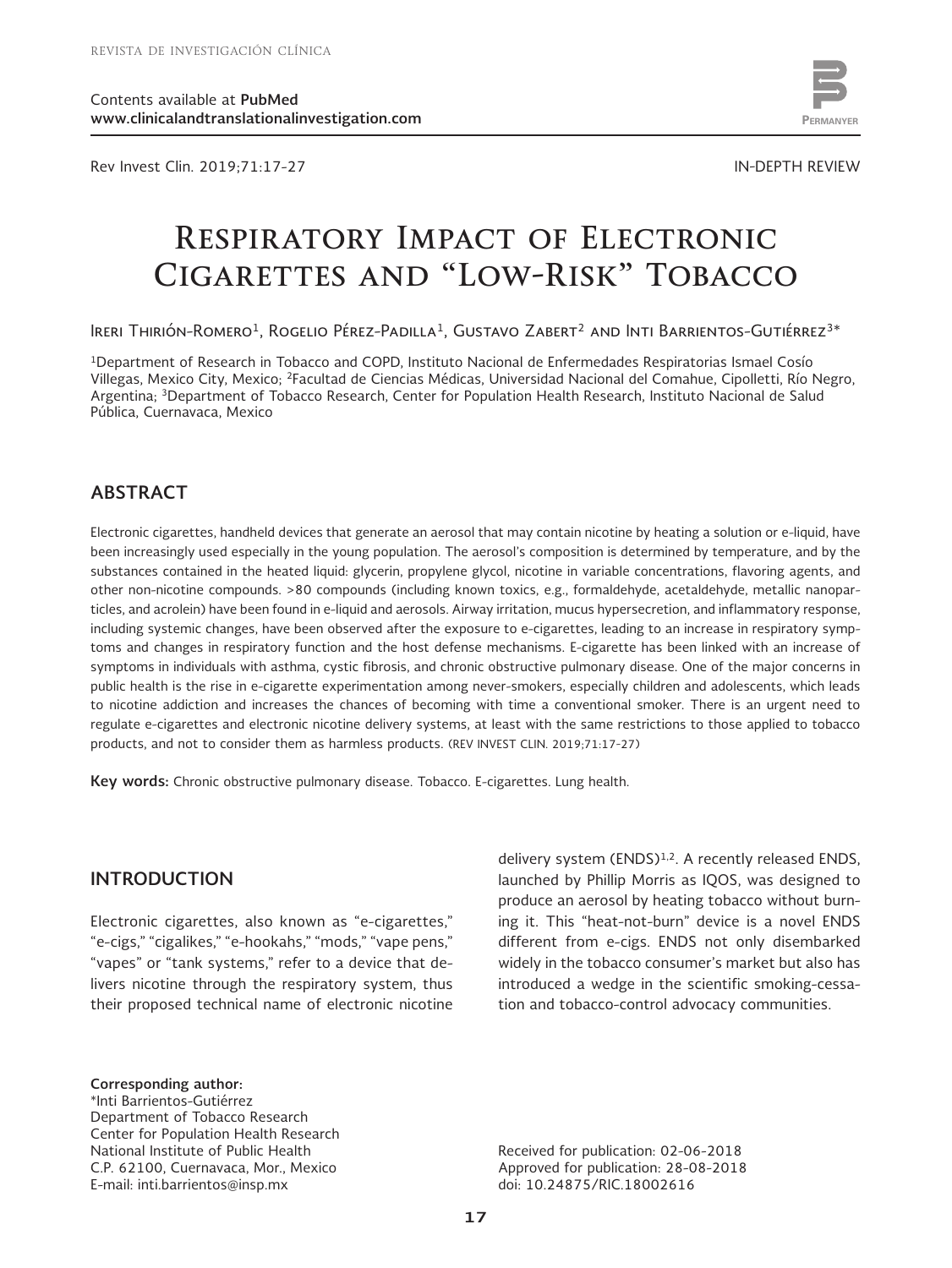Figure 1. Structure of an e-cigarette. E-cigarettes have some basic components as shown, although new generations have changed considerably the shape. Most current models differ considerably from a cigarette. **1:** Battery: usually rechargeable, and as other batteries with the possibility of leaks and explosions. **2:** Heating coil: amount of vapor depends on temperature, and new devices can modify it. **3:** Vaporizing chamber: includes a wick in touch with e-liquid, with different flavors and nicotine content. **4:** Mouthpiece.



The first commercially available e-cigs device was developed in China, in 2003, as an alternative to smoking in places where smoking regular cigarettes were prohibited3,4. It was named Ruyan, a Chinese word for "resembling smoking," and unlike nicotine patches, gum or lozenges it was not designed as a pharmacologic tool for smoking cessation but to deliver "enjoyable" nicotine and overcome regulations<sup>5</sup>.

E-cigs are by definition handheld devices that generate an aerosol, improperly named as "vapor," by heating a solution or e-liquid. The generic e-cig is a batterypowered device that heats a metal coil to atomize the e-liquid drawn by wicks, typically made of cotton or silica, from a cartridge or a refilling reservoir $1,2,4$ . Although e-cigs are diverse in terms of design, technology, and liquid filling system, they all operate similarly. Activation is triggered by pressing a button or by airflow sensor in the mouthpiece so that the generated vapor is disposed by inhalation into the respiratory system, resulting in variable exposures, deposition, and absorption depending on the composition, device and inhalation patterns<sup>1,2</sup> (Fig. 1).

Composition of the aerosol, particles suspended in gas, is determined by temperature and the substances contained in the heated liquid. E-liquids are solutions that contain vegetable glycerin (VG), propylene glycol (PG), nicotine in variable concentrations, flavoring agents, and other non-nicotine compounds $2,4$ . Up to 7700 different flavoring components in e-cigarettes have been described in the market $1$ .

Although manufacturers have proposed standardization for e-liquid, they offer scarce accurate information about the chemical components in the e-liquid and the e-cigarette aerosol<sup>1,6</sup>. >80 compounds have been found in e-liquid and aerosols, while PG and VG are the liquid vehicle through which the heating process generates formaldehyde, acetaldehyde, and acrolein by pyrolysis. Other identified substances are nicotine, acetone, benzaldehyde, siloxanes, reactive oxygen species, volatile organic compounds, polycyclic aromatic hydrocarbons, and tobacco-specific nitrosamines (TSNAs), including N-nitrosonornicotine  $(NNN)^{2,6,7}$ . Even when the nicotine concentration, as well as that of other components, is listed on the labels of e-cigarette cartridges and refill solutions, large differences have been described between brands, and in some e-liquids labeled as "no nicotine," a high nicotine content was found. Total TSNAs, NNN, nicotine-derived nitrosamine ketone (NNK), and N′-nitrosoanatabine have also been found with 3 order of magnitude variation between different brands. Nickel-chromium, chromium-aluminum-iron, copper, silver, zinc, tin, or manganese have been described as metal nanoparticles in the e-liquid and vapor as toxins resulting from the device's components and the heating process. Nickel contained in the e-cig aerosol was 2-100 times higher than in tobacco smoke8.

E-cigarette aerosol is not produced by combustion. Therefore, neither smoke nor carbon monoxide is emitted. Although there is no side steam vapor, in chamber studies and model café environments, a low level of most of the vapor components can be found in the air<sup>9</sup>. Furthermore, serum cotinine was similar in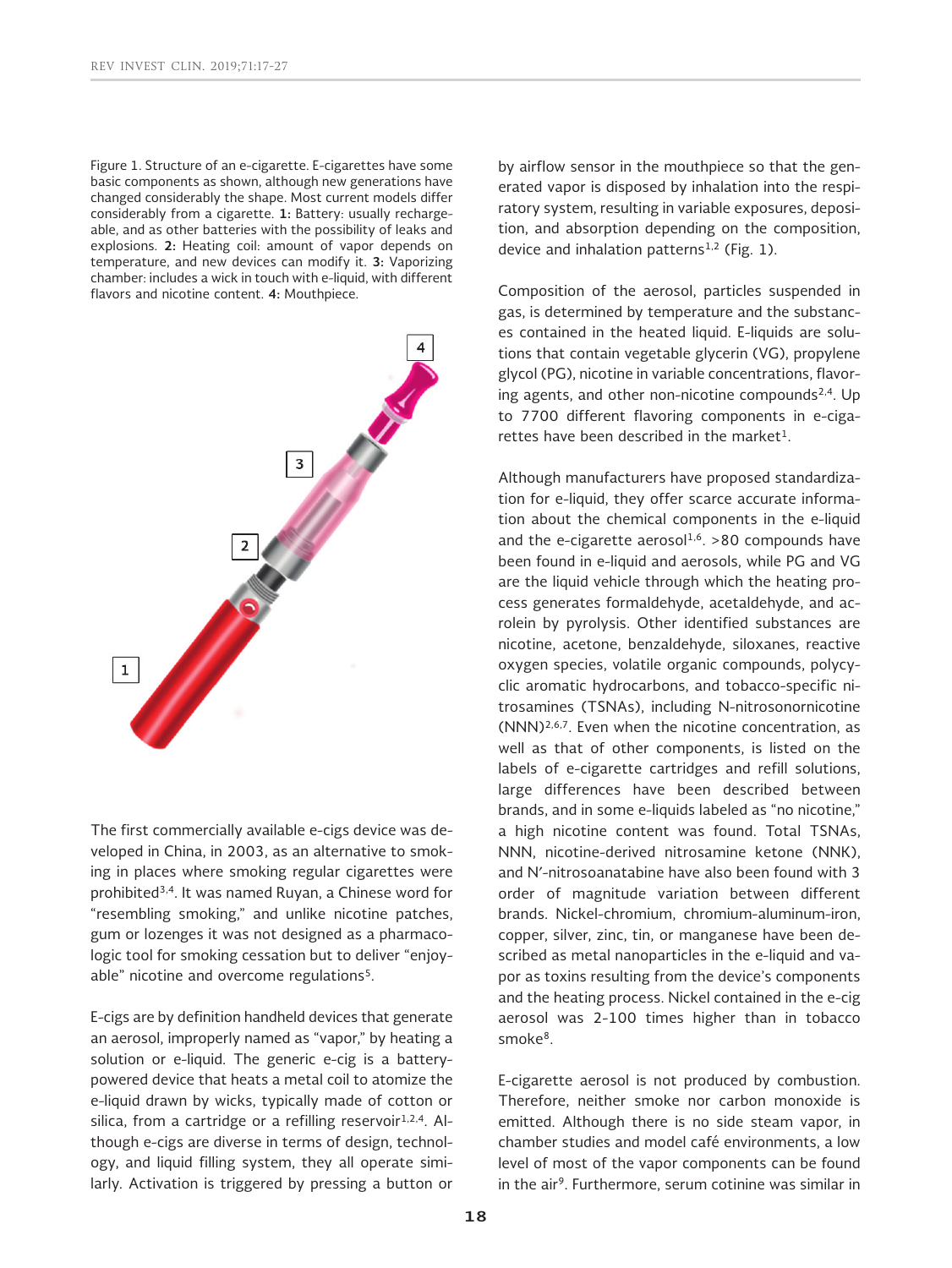non-smoking bystanders' exposure to aerosol and smokes using machine-smoked e-cigarettes and cigarettes<sup>10</sup>.

E-cig's aerosol is a source of high exposure of the human respiratory system to fine particles (100-160 nm); their size and concentration are similar to those of tobacco smoke<sup>11</sup>. Since the composition, inhalation and exposure pattern to e-cig aerosol and tobacco smoke are very different, the health consequences and risks should not be evaluated with the same model.

E-cigs and tobacco cigarettes have similar patterns of particle deposition in the lungs, and nicotine is rapidly absorbed and delivered to the brain. Early pharmacologic reports found that nicotine delivery was significantly slower with e-cigs compared to regular cigarettes, but more recent evidence shows that nicotine levels are influenced by e-cig generation, inhalation patterns, and users' experience<sup>1,12</sup>. In some lategeneration devices, users can increase the heating temperature and therefore, modify the aerosol composition by increasing up to 2.5-fold the nicotine, formaldehyde, acetaldehyde, and acetone content as well as carbonyl compounds $2,7,12,13$ .

Although the toxins' concentration of e-cig's aerosol is significantly lower than that in tobacco cigarette smoke, there is no clinical evidence to support the long-term use so far<sup>14-16</sup>.

# **EPIDEMIOLOGY**

Epidemiological definition of e-cigarette vapor exposure is challenging since the term user may include from those who use it daily to those who have only used it once or twice<sup>4,17-19</sup>. Some studies report ecigarette users as ever, regularly or daily users but in any case, the device, filling system, and/or e-liquid used are considered. The heterogeneity and imprecision of this exposure must be taken into consideration as a source of inaccuracy while appraising vaping as a health risk factor.

E-cigarettes were launched in China, in 2003, but they were commercially available in the marketplace in the United States and Europe since 2007<sup>20</sup>. Based on a 2014 market report on brands (466), sales (3000 M US\$) and forecast of sales for 2030 to increase by a factor of 17, the use of e-cigarettes are apparently escalating21.

Estimations of e-cigarette use around the world are questionable due to the definition of prevalence. The most reliable data are from International Tobacco Control (ITC)<sup>20</sup>. In a survey to current and former smokers older than 18 years from 10 different countries between 2009 and 2013, 34% were aware of the e-cigarette, and 4% had tried it<sup>20</sup>. The authors observed considerable cross-country variation by year of data collection, for awareness (33-88%), and present use of e-cigarettes (<1-14%).

E-cigarette use among young people is a major public health concern globally since it may lead or progress to conventional smoking of cigarettes<sup>22,23</sup>. In Europe, e-cigarette use was associated with younger age and heavier tobacco use. Regular e-cigarette prevalence was also associated with the current (20.3%), former (4.7%), and never (1.2%) tobacco smoker condition<sup>24</sup>. The prevalence of ever, current (at least 1 in the past 30 days), and regular (at least 20 in the past 30 days) e-cigarette use reported in the US, in 2017, was 7.7%, 2.1%, and 0.9%, respectively25. Since 2014, self-report of e-cigarette use among youth exceeded conventional cigarette's consumption<sup>1</sup>.

In Mexico, ENCODAT (National Drugs, Alcohol and Tobacco Use Survey, Encuesta Nacional de Consumo de Drogas, Alcohol y Tabaco) revealed that the prevalence of use of e-cigarettes for 2016-2017 was 0.6%, lower in women (0.4%) than in men (0.9%). These figures estimate that 5 million persons ever experimented with e-cigarettes, and almost 1 million are regular users<sup>26</sup>. In 2015, 10% of secondary school students tried e-cigarettes $22$ . A 2016 survey among teenagers 11 and 16 years old in Mexico City, Monterrey and Guadalajara revealed a prevalence of having ever experienced e-cig of 35% and 31%, and regular use, 14% and 13%, respectively; of them, 5-7% declared having initiated tobacco smoking after experiencing with e-cigarettes<sup>27,28</sup>.

The characteristics of ever users of e-cigarettes are similar to those reported for conventional cigarettes: male gender, heavier tobacco consumption, family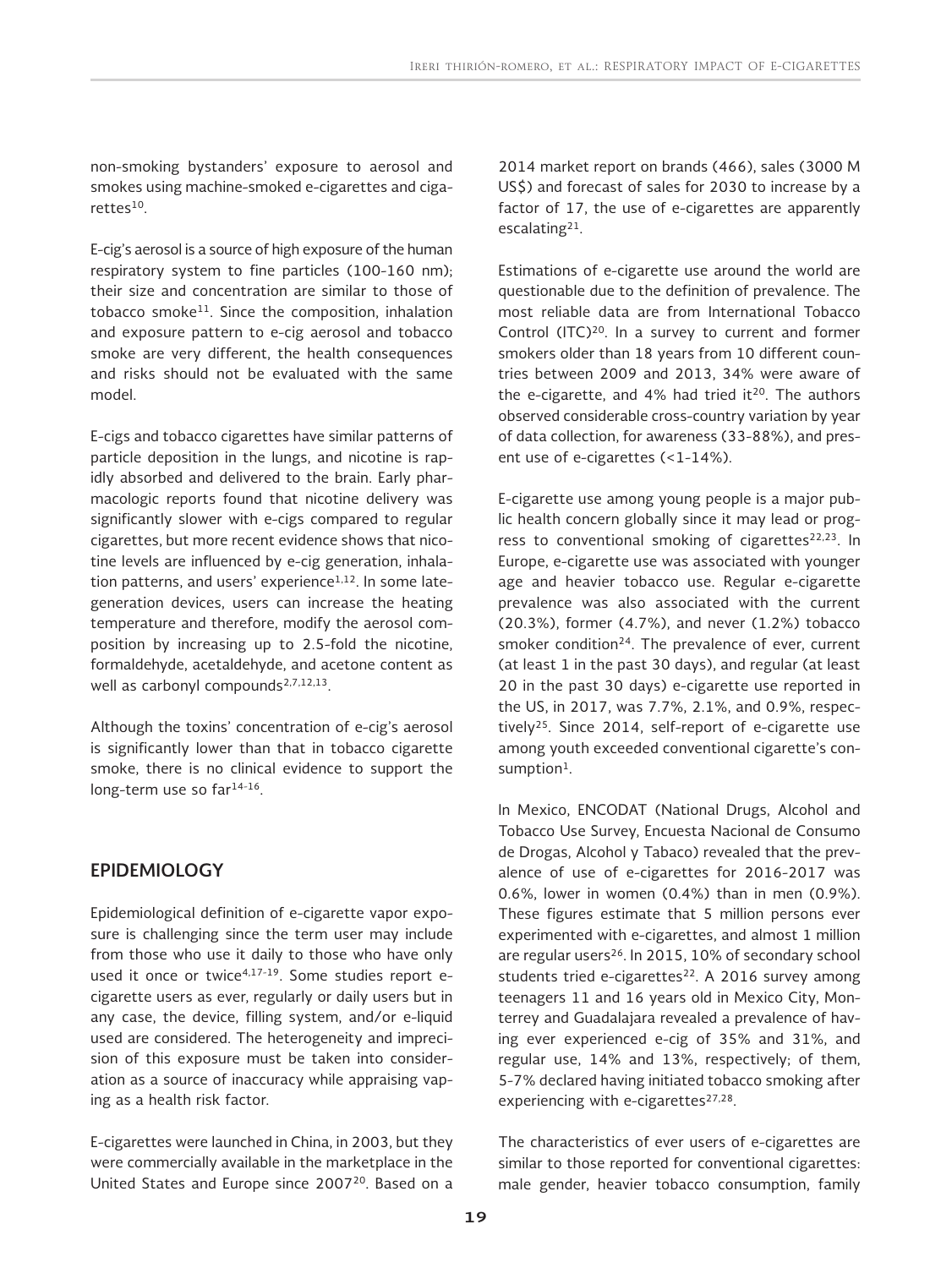and friends smoking tobacco, and tendency for drugseeking22,29.

Two waves of the National Adult Tobacco Survey (2012-2013 and 2013-2014) explored characteristics of tobacco quitters and of those who switched to e-cigarettes. Male gender (odds ratio [OR] 1.2; 95% confidence interval [CI], 1.0-1.5) and younger age (18-24 years old; OR 3.6, 95% CI 2.4-5.5) were associated with e-cigarette use before quitting<sup>30</sup>.

Tobacco and e-cigarette consumers declared to use e-cigarettes as an aid to quit smoking (52.6%), to avoid second-hand tobacco smoke (16.1%), and also as a harm-reduction tool (8%)19,22.

Regulation of ENDS varies significantly between countries, and to date, there is no consensus among the ITC community<sup>20</sup>. While in the UK there are few restrictions and ENDS is widely available, the US Food and Drug Administration (FDA) proposed regulations similar to those for traditional tobacco products, and FCTC's COP recommended objective-based regulations (prevent initiation in non-smokers and youth, reduce ENDS' health risks and second-hand emissions, prevent unproven health claims, protect tobacco control activities, avoid commercial interests, in particular, and of tobacco industry) $31$ .

# **THE HEALTH RISK DILEMMA OF E-CIGARETTES**

Since Doll's report, in 1954, uncontroversial evidence has been growing regarding the burden of health consequences of smoking tobacco. However, a global health response consistent with the magnitude of the challenge was launched only half a century later<sup>32</sup>. Along the XXI century, the world will still be facing hundreds of millions of deaths as a toll of nicotine addiction and tobacco industry revenues. The tobacco documents released in 1998 as a response to a legal action revealed the ignominious and systematic efforts of these cartels to prevent the decline of their trade<sup>33</sup>. In fact, one of the strategies of tobacco manufacturers in the 60s was to launch light and low-tar cigarettes as less harmful smoking. Subsequent studies not only failed to demonstrate the health benefits of smoking light and low-tar cigarettes versus standard cigarettes but also they observed an increase in the risk as well $1,34$ .

Faced with the categorical evidence of the burden of tobacco deaths, the tobacco industry developed a broad and comprehensive strategy to preserve and expand their market. Creating doubt and controversy around the health risks of tobacco, and promoting falsely safer smoking products were cornerstones of this strategy. During the 70 s and 80 s, filtered or "light" and "low" tar or "low" nicotine cigarettes created among smokers a wrong impression of being less harmful than others, which may have curbed their motivation to quit smoking. The WHO Framework Convention on Tobacco Control Art 11 addressed and promoted parties to regulate tobacco product packaging and labeling to avoid by any means false, misleading, and deceptive messages<sup>32</sup>.

E-cigarette is now reloading the dilemma of low-risk nicotine consumption through the respiratory system. The cornerstone argument of e-cigarette supporters is that the vapor's concentration of toxic substances is significantly lower than that of tobacco smoke35-37.

By modeling analysis, a selected number of drug experts estimated the harm of nicotine products, concluding that e-cigarette's relative harm is 5% compared to cigarettes. Some limitations to this argument should also be addressed apart from the conflict of interest warned by journals' editors. First, there is a clear inductive fallacy in the paper by Nutt et al., since harm reduction was estimated based on the authors' opinion while they recognized the lack of hard evidence for the harm of most of the nicotine products<sup>35</sup>. Second, the process for recruiting experts was not specified, resulting in potentially serious selection bias. Finally, asking the experts to assign a scale value based on their subjective perception of harm for each product, and the difference in damage between the most and least harmful products in 16 dimensions, leads to several criticisms, as has been observed<sup>38</sup>.

This paper was the pillar for the Public Health England e-cigarette report, translated into two questionable statements: "e-cigs are 95% safer than smoking" and "tobacco health burden can be reduced by 95% if all smokers move to e-cigarettes"<sup>39</sup>.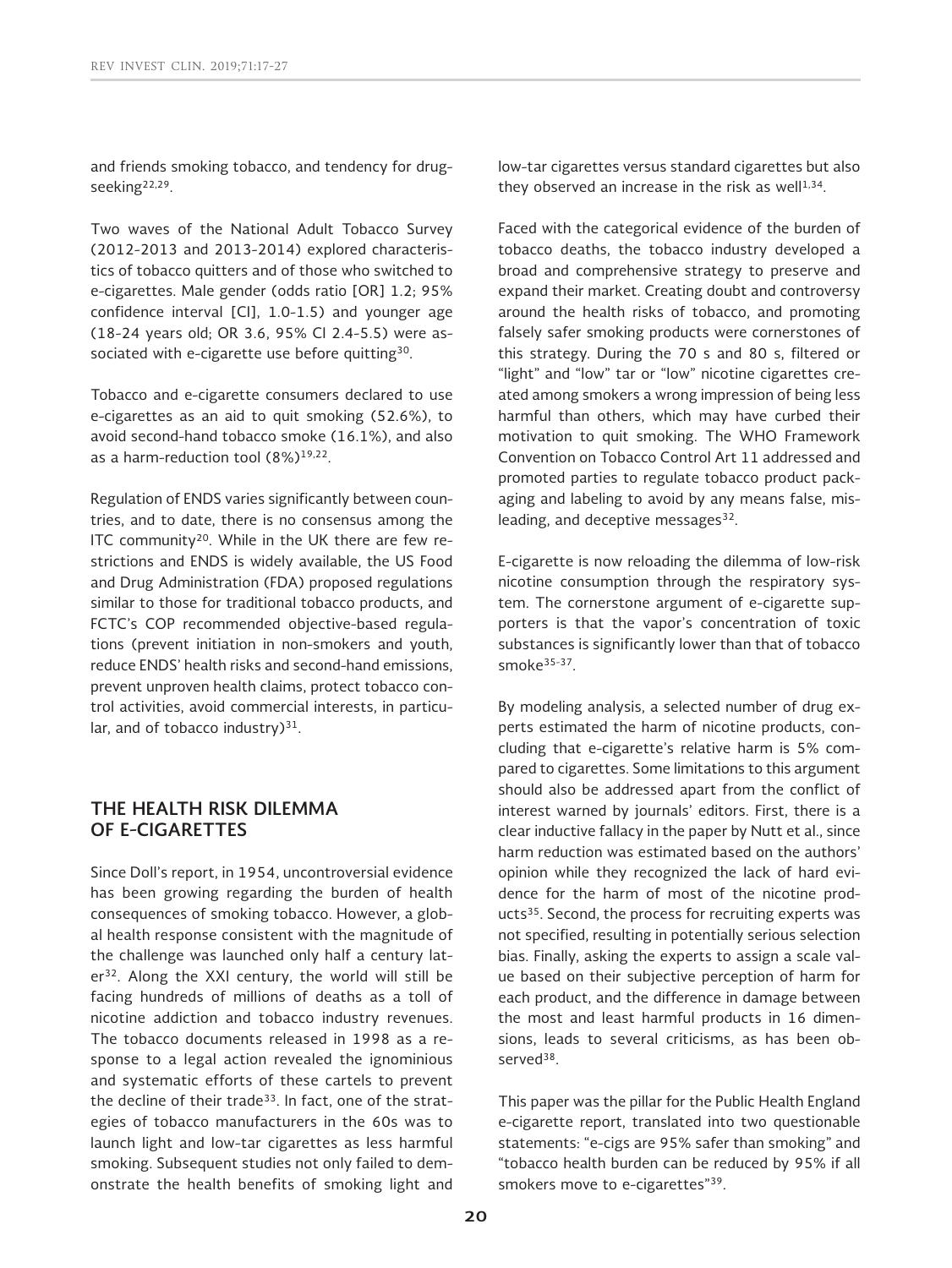## **MECHANISMS OF DAMAGE OF E-CIGARETTES**

There is no doubt that the concentration of ingredients in e-cigarettes' aerosol is significantly lower than that of combustible cigarettes, but this does not mean that it is "harmless vapor." As described, ecigarettes are a novel source of high concentrations of submicron-sized particles, and users are subjected to an unusual and original model of inhalation exposure since the inhalation pattern of e-cigarettes in terms of length, volume, and puffing frequency is different from that of conventional cigarettes. The aerosol generated *"in vitro"* has particle sizes in the range of 100-600 nm, similar to the conventional cigarettes. Other studies described a bimodal particle size distribution:  $11-25$  nm and p 96-175 nm<sup>11</sup>. One report estimated that  $6.25 \times 10^{10}$  particles generated would be deposited in the respiratory system while most particle depositions would occur in the alveolar region2. Ultrafine particles, <100 nm, were described to cause DNA damage, pro-inflammatory cytokine expression and production of free oxygen radicals $11$ .

Among the aerosol's contents described above, potent carcinogens such as NNN and NNK were identified in the vapors generated from a different brand of e-cigarettes<sup>40</sup>. TSNAs are related to curing and processing tobacco, or possibly with the addition of tobacco flavorings1,41. Formaldehyde, acetaldehyde, and acrolein are well-known potent irritants and toxics and have been found exceeding the National Institute of Occupational Safety and Health recommended level for short-term exposure<sup>6</sup>. There is also growing concern for the presence of heavy metals in e-liquids as potential carcinogens<sup>42</sup>.

Flavoring components of e-cigarettes are major contributors of carbonyl species production<sup>2</sup>. In one report, diacetyl (DA, the most well-known artificial flavoring) and acetyl propionyl were found in 28.3% of a sample of e-liquids. These substances were associated with bronchiolitis obliterans that cause fixed obstructive lung disease<sup>1</sup>. Nicotine concentrations in the e-cigarette vapor vary more widely than in conventional cigarette's smoke<sup>1</sup>. Most e-liquids, even those labeled as "nicotine free," contain nicotine and 60-70% of the nicotine is the one released by the aerosol<sup>9,13</sup>. E-liquid labels report the nicotine concentration, but this is inaccurate. Goniewicz et al. estimated an average of 82.8 mg of nicotine per 100 mL of aerosol in an 18-mg nicotine cartridge, and in those e-cigarettes in which 15 puffs are equivalent to smoking one cigarette41. A typical cigarette delivers approximately 2 mg of nicotine to its smoker, and the lethal dose  $LD_{50}$  is 60 mg<sup>2</sup>. The evidence supports that nicotine availability in e-cigarettes is effective to saturate brain receptors and to avoid abstinence symptoms<sup>43,44</sup>.

The systemic and airways' changes observed after exposure to e-cigarette aerosol may be explained by different mechanisms, some of which are still under debate and research:

Aldehydes (formaldehyde and acrolein) exposure has been associated with altered epithelial response, mucus hypersecretion, activation, and degranulation of neutrophils and induction of neutrophil apoptosis<sup>12</sup>.

Exposures to e-cig aerosol induce measurable oxidative and inflammatory responses in lung cells and tissues, and in bronchial epithelial cells cause acute toxicity and reduce the antiviral response<sup>45,46</sup>. E-cigarette users show increased proteins secretion in sputum related to the innate defense functions of leukocytes, bronchial inflammation, and structural damage. These include neutrophil elastase, proteinase 3, azurocidin 1, and myeoloperoxidase as well as other secondary neutrophil granule proteins<sup>12</sup>.

Exposure to e-cigarette induces platelet aggregation and upregulates expression of CD41, CD42b, and CD62p, independently of nicotine content and exposure time possibly due to fine particulate matter. These facts may be the hallmarks of cardiovascular and other systemic diseases<sup>47</sup>.

E-cigarettes have been linked to lung and systemic damage (Table 1), with consistent evidence and biologic plausibility that the constituents of e-cigarettes' aerosol cause airway irritation, bronchitis, cough, phlegm, bronchoconstriction, platelet dysfunction, and carcinogenic changes among others (Fig. 2).

# *IN VITRO* **DAMAGE BY E-CIGARETTES AND EVIDENCE IN ANIMAL MODELS**

There is emerging evidence of possible pathways and toxicities of e-cig aerosols, but there are still many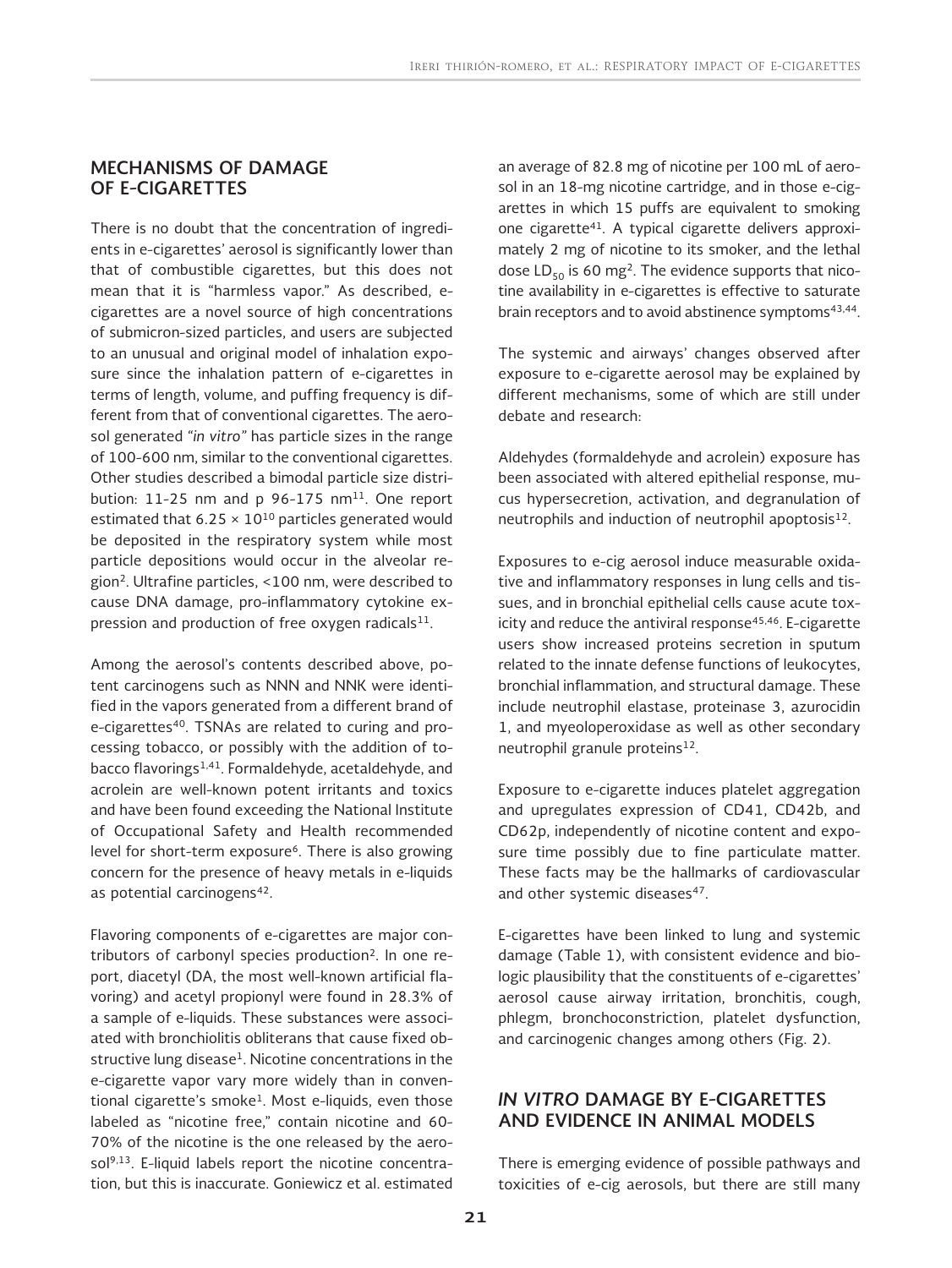|                | Components                                                                                                                       | Potential damage                                                                                                                                   |
|----------------|----------------------------------------------------------------------------------------------------------------------------------|----------------------------------------------------------------------------------------------------------------------------------------------------|
| Metal material | Batteries and heating element: nichrome wire<br>(80% nickel, 20% chrome), kanthal, iron,<br>chromium, aluminum, ceramic, silica. | Carcinogen, respiratory, and reproductive toxicant;<br>respiratory disease and autoimmune dysfunction.                                             |
| E-liquids      | <b>Nicotine</b>                                                                                                                  | Concentrations range from 0 to 50 mg/mL.<br>Impair antibacterial defense, alter macrophage<br>activation.                                          |
|                | Pyrolysis of blanks: one or mixture solvent<br>(PG or VG)                                                                        | Mixture PG/VG produced more ROS than either<br>alone resulting in inflammation, cytotoxicity, and<br>increased endothelial cell permeability.      |
|                | Flavorings (tobacco, menthol, candy, beverage<br>themed)                                                                         | "Primary irritants"<br>Cinnamon increases cytokine IL-8<br>Diacetyl: bronchiolitis obliterans<br>Not all have been tested for safety when inhaled. |
| Aerosol        | TSNAs, NNN                                                                                                                       | Potent carcinogens                                                                                                                                 |
|                | Acrolein                                                                                                                         | Increase risk of lung cancer, asthma, COPD.                                                                                                        |
|                | Glycidol                                                                                                                         | Probable carcinogen                                                                                                                                |
|                | Formaldehyde                                                                                                                     | Epithelial response and increasing mucin secretion                                                                                                 |
|                | <b>VOCs</b>                                                                                                                      | Irritation, headaches, organ damage                                                                                                                |
|                | <b>PAHs</b>                                                                                                                      | Carcinogens                                                                                                                                        |

#### Table 1. Components of e-cigarettes and potential damage.

PG: propylene glycol, VG: vegetable glycerin, ROS: reactive oxygen species, TSNAs: tobacco-specific nitrosamines, NNN: N-nitrosonornicotine, COPD: chronic obstructive pulmonary disease, VOCs: volatile organic compounds, PAHs: polycyclic aromatic hydrocarbons.

important gaps to understand fully the burden of harms from this distinctive and varied exposure2. *In vitro* exposure of human bronchial cells to e-cigarettes' carrier solution containing PG and/or VG decreased cell metabolic activity, bronchial cell viability and cilia activity, and increased mitochondrial oxidative stress (consistent with reduced glutathione lev $e$ ls)<sup>2,13</sup>. Some reports suggest that artificial flavoring and nicotine concentrations may influence these dysfunctions45,48-50. *In vivo,* short-term exposure to ecigarette aerosols in mice models reproduced similar changes resulting in oxidative stress, macrophagemediated inflammation, and lung injury with increased capillary permeability<sup>45,51</sup>. Furthermore, exposure to e-cigarette aerosol in mice showed impaired bacterial and influenza A clearance, increase in lung viral titers, and deleterious effects in morbidity and mortality<sup>51</sup>. Other report highlighted the increase of bacterial load, especially of methicillin-resistant *Staphylococcus aureus,* pneumococcal adhesion to upper and lower airway epithelial cells, and increased macrophages in bronchoalveolar lavage samples, but with impaired bacterial phagocytosis and increased alveolar-capillary permeability<sup>2,52</sup>.

One report explored long-term exposure to e-cigarette aerosol containing nicotine in a mouse model and human bronchial epithelial cells and revealed changes as a causative factor of progression of chronic obstructive pulmonary disease (COPD), including cytokine expression, airway hyperreactivity, and lung tissue destruction<sup>53</sup>.

# **SYSTEMIC IMPACT OF E-CIGARETTES IN HUMANS**

Nicotine induces stimulation of the sympathetic nervous system, with tachycardia, increase in blood pressure and cardiac output, leading to an increase in myocardial oxygen consumption as well as vasoconstriction of cutaneous and coronary blood vessels<sup>54</sup>. Increased cardiac sympathetic activity associated to regular smoking was described 20 years ago and, lately, similar effects were observed for e-cigarette as well as oxidative stress and inflammation signaling<sup>55-57</sup>. Recently, evidence of population-based e-cigarette impact on cardiovascular health has been reported<sup>56,57</sup>.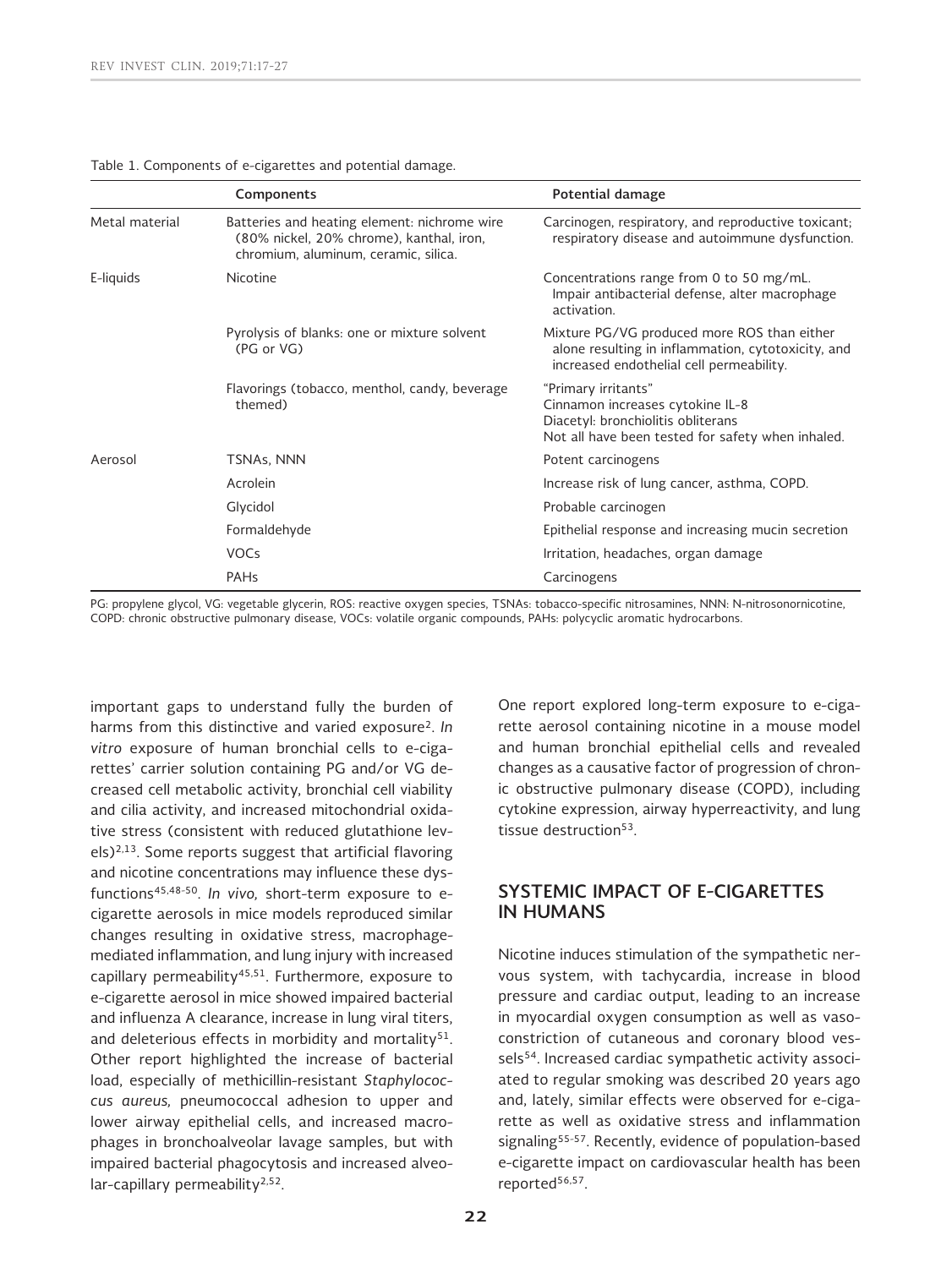Figure 2. Probable mechanisms of lung abnormalities with e-cigarette. The combination between high temperature and several components of e-aerosol including particulate matter **(1)** has the potential of generating pro-inflammatory effects, production of reactive oxygen species in lung with varied consequences such as airway hyperreactivity, increased airway resistance, decreased antimicrobial activity, decreased alveolar development, endothelial disruption, and fragmentation of fibroblasts **(2)**. Systemic changes are produced by nicotine with increases in heart rate and blood pressure, as well as an addiction with all consequences including tolerance, craving, abstinence, and change to normal cigarettes or inhalation of other liquids containing other drugs **(3)**.



M: macrophage, N: neutrophils, D: dendritic cell, BV: blood vessel, SM: smooth muscle, Mt: mitochondria.

There is considerable evidence that carcinogenic substances and some compounds causing DNA damage and mutagenesis have been detected in e-cigarette aerosols, but there is no available evidence so far that e-cigarette use is associated with cancer, abnormal fetal development, or immune defects leading to increased risk of respiratory infections<sup>18</sup>. However, the period of observation since the massive launch of ecigarettes is too short to analyze the occurrence of cancer. On the other hand, there is usually a time gap between the description of toxicologic impacts on *in vitro* or *in vivo* models and the description of clinical or epidemiologic outcomes. The diversity of the devices and exposures is also barriers to categorize the exposure<sup>18</sup>.

Other reported risks associated with e-cigarette use include device explosions, accidental, and intentional poisoning with PG and nicotine overdose in children, increased circulating endothelial progenitor cells, and potential acute endothelial injury, and nickel contact dermatitis2,18.

# **EVIDENCE OF PULMONARY DAMAGE ASSOCIATED WITH E-CIGARETTE EXPOSURE IN HUMANS**

While evidence of median and long-term adverse effects of e-cigarette exposure on the respiratory system emerges, it is desirable to review and monitor intermediate outcomes, such as alterations in lung structure and function and respiratory symptoms $18$ . Most of the information comes from dual users (smoking tobacco and e-cigs) or individuals switching completely from conventional tobacco smoking to ecigarettes, thus avoiding a valid comparison of users of e-cigs versus unexposed individuals<sup>2,58,59</sup>. Studies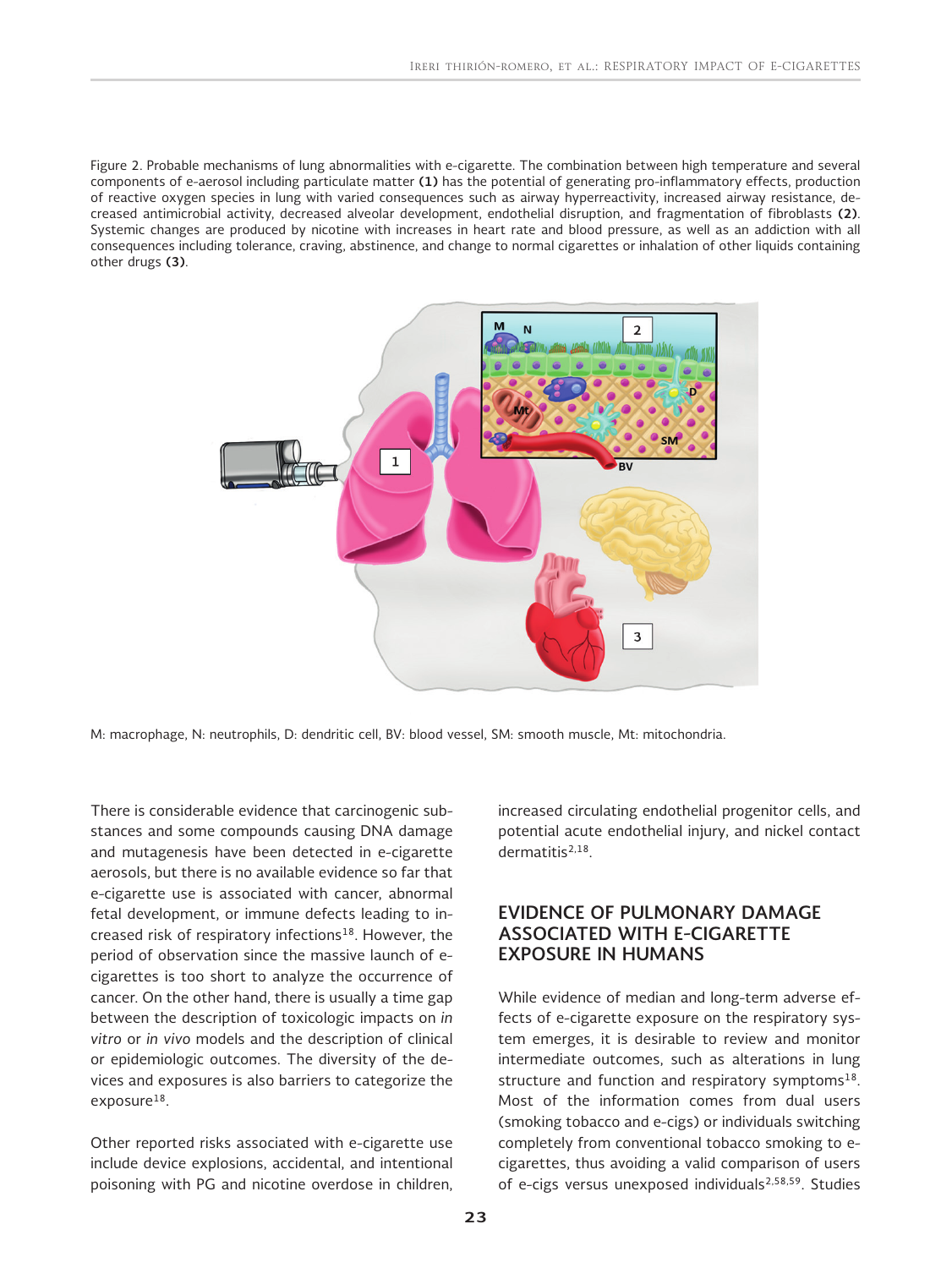in healthy e-cigarette users revealed an increase in oxidative stress, nitric oxide deficiency, and endothelial/vascular dysfunction; acute and short-time exposure to PG in aerosol from artificial smoke generators resulted in ocular and respiratory symptoms and deleterious lung function in healthy non-asthmatic patients, but this evidence, in contrast with the effect of tobacco smoke, is considered marginal $13,60,61$ .

Exposure to e-cigarette aerosol has been associated with respiratory symptoms in healthy individuals, changes in respiratory physiology and host defense, and with increased symptoms in asthma, cystic fibrosis (CF), and COPD2.

There is growing evidence that adolescents who were exposed to e-cigarettes more often have cough and phlegm (OR 2.1, 95% CI 1.8-2.5)<sup>62,63</sup>. Adolescents using e-cigarettes more frequently report not only respiratory symptoms but also school absenteeism18,64. Airway exposure to nicotine-containing ecigarette vapor inhibits bronchial and nasal mucociliary clearance, with the production of a cough and rhino-nasal symptoms, compared with individuals unexposed to e-cigarette aerosol<sup>18,65</sup>.

Short-term exposure to e-cigarette with and without nicotine in healthy adults increases airway resistance and reduces nitric oxide in exhaled air (fractional exhaled nitric oxide, FeNO)<sup>1,18,66</sup>. This evidence is consistent with a report that revealed decreased pulmonary function (decrease in forced expiratory volume in one second [FEV<sub>1</sub>], FEV<sub>1</sub>/forced vital capacity; and increase in airflow resistance) after exposure to aerosolized PG in healthy humans<sup>2,10,66</sup>. So far, there is neither evidence supporting long-term safety nor improvements in lung function in smokers who switch to e-cigarettes, as is observed in quitters<sup>67</sup>.

Recent evidence reports parenchymal and bronchial inflammation, lung damage and toxicity (e.g., lipoid pneumonia), as well as impaired systemic inflammation signaling, and defense mechanisms associated with e-cigarette exposure<sup>12,58</sup>.

# **E-CIGARETTE AND MORE COMMON LUNG DISEASES**

A recent report revealed that the prevalence of ever use of e-cigarettes was higher among adults with one or more comorbidities, compared with those without comorbidities, and in smokers with COPD, asthma, and cardiovascular disease compared to "healthy" smokers<sup>68</sup>. Use of e-cigarette was associated with higher odds of asthma symptoms, considering cigarette smoking and marijuana use<sup>69</sup>. Adolescents with asthma or CF who use e-cigarettes were more likely to have respiratory symptoms and exacerbations<sup>18,64</sup>. Common flavoring agents in e-cigarettes are recognized as "primary irritants" of mucosal tissue of the respiratory tract; airway irritants and sensitizers have been reported to cause occupational asthma<sup>64</sup>.

In patients with COPD, the use of e-cigarettes has been associated with more cough and phlegm, more exacerbations and possibly a more rapid decline in lung function, even after adjusting for tobacco smoking and age<sup>70</sup>.

E-cigarettes have been shown to lower indoor air quality, and non-smokers have been found to absorb nicotine from second-hand vaping comparable to passive smoking2,9. Although passive exposure to e-cigarette vaping does not include combustion of toxic agents, there is significant secondhand exposure to nicotine in the exposure chamber, leading to serum cotinine levels among those exposed that can be higher than levels obtained from conventional cigarettes<sup>9</sup>.

# **SMOKING CESSATION WITH E-CIGARETTES**

Two Cochrane reviews had explored in 2014 and 2016 the effectiveness of e-cigarettes for smoking cessation and safety, and both agreed on the low quality of the evidence based only on a small number of studies; therefore, further research was suggested71-75. The latter meta-analysis revealed that abstinence was higher among e-cigarette users compared with placebo, but no effect was observed comparing e-cigarettes with nicotine patches. Despite the scarce information, supporters of e-cigarettes promote them as a better option to smoking or to reduce cigarette consumption in a harm-reduction strategy, while skeptic tobacco-control actors alert of a boost in the nicotine market by attracting youths that may later start smoking regular cigarettes<sup>73,76,77</sup>.

In fact, a major public health concern is e-cigarettes arising as a novel, high-tech pathway to nicotine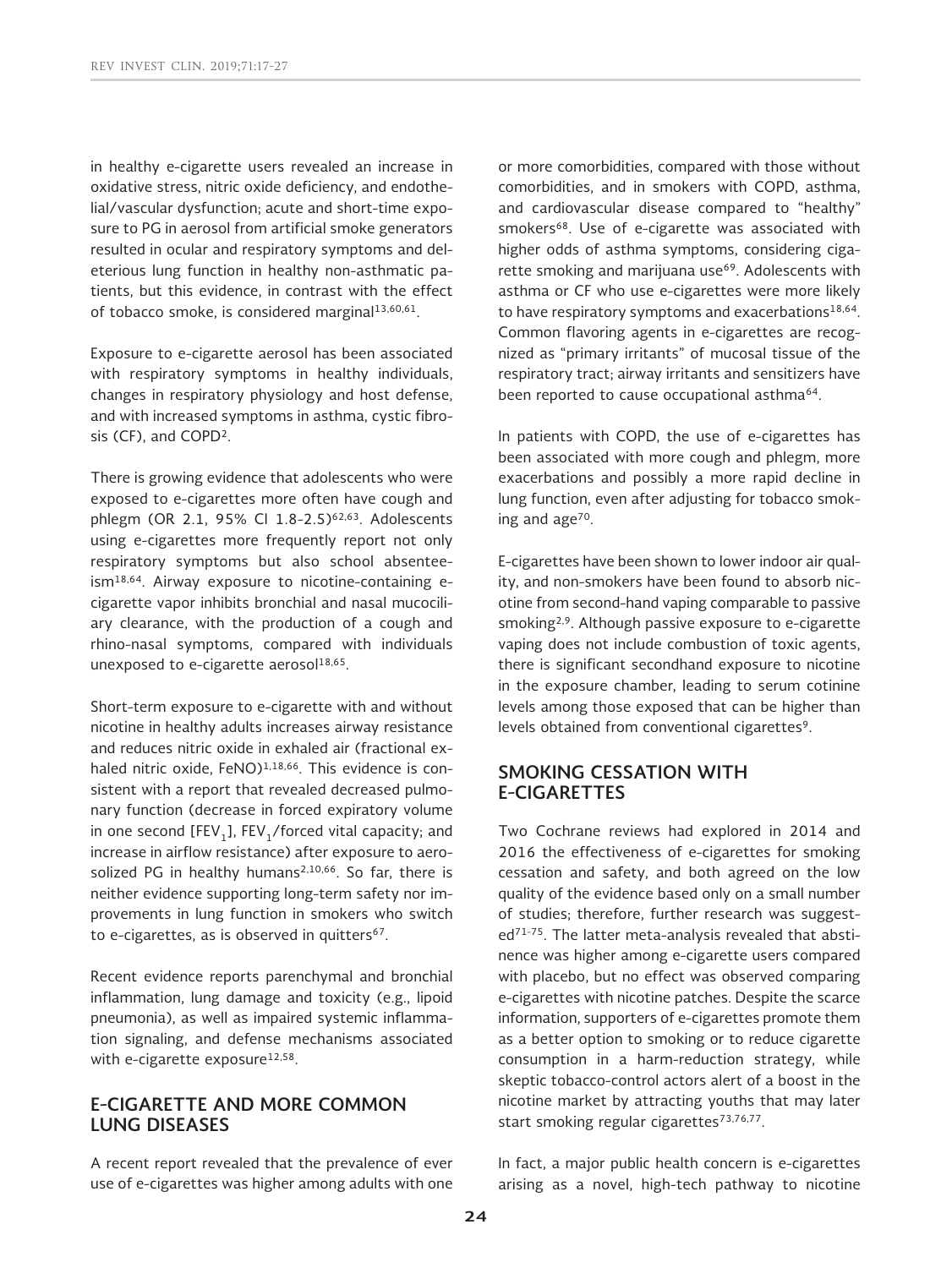addiction through early experimentation by children and adolescents, since e-cigarettes saturate the nicotinic receptors in the brain as much as conventional cigarettes do28,69,78.

Recent "aggressive" and restriction-free e-cigarette advertisements in internet sites, social media and movies resulted in a growing awareness, perception of safer behavior than smoking, and increased appeal and interest to try e-cigarettes<sup>79,80</sup>. Data from the US, Canada, United Kingdom, and Australia obtained in the ITC project revealed a higher prevalence of ecigarette use among young and non-daily smokers, as a consequence of feeling that vaping was safe. However, teens and young adults from the US who have used e-cigarettes were in a significantly higher risk of smoking regular cigarettes in the following years (OR 3.87; 95% CI, 1.86-8.06), a risk also found in a new longitudinal study in Great Britain (OR 1.34; 95% CI, 1.05-1.72;  $p=0.018$ <sup>29,78,81</sup>. A recent meta-analysis confirmed that e-cigarette experimentation among never smokers almost quadrupled the chances of becoming a smoker at follow-up82.

Flavoring or taste in e-cigarette not only stimulated experimentation and initiation behaviors but also increased the risk of smoking combustible cigarettes $83,84$ . These facts may partially explain the dramatic increase in e-cigarette use among youths observed in the US, UK, Italy, Poland, South Korea and Finland, and among other countries.

A key public health challenge is e-cigarette initiation in a never-smoker youth, as it may not only cause harm to the respiratory system but also lead to smoke regular cigarettes and vape other substances, like cannabis derivatives.

The awareness of e-cigarettes' potential health risk, their regulation as tobacco products, and the promotion of banning must be considered among other actions to prevent the evolving scenario<sup>3,18</sup>. In the US, FDA e-cigarette policies resulted in a significant decline of e-cigarette use among young persons, in 201685.

In established smokers, an e-cigarette may be less deleterious to the respiratory system, but so far there is insufficient evidence of whether e-cigarettes increase the likelihood of smoking cessation $19$ . Furthermore, existing reports fail to compare e-cigarettes with state-of-the-art proven therapies.

## **CONCLUSION**

For >50 years, a solid body of incontrovertible evidence revealed that smoking cigarettes are a cause of disease in almost every organ of the body<sup>1</sup>. In the early 60s, it was a challenge to prove the real burden of tobacco on global health, as the evidence required decades to emerge entirely; in the meantime, millions of deaths occurred. Now, e-cigarettes emerged, spread promptly, and challenge the scientific, and public health community, since they have to act to control and regulate the market based on public health, even with incomplete proofs and evidence, which are needed without delay<sup>7,86</sup>.

ENDS, and particularly e-cigarettes, are devices that effectively deposit nicotine in the brain and generate nicotine addiction. These e-cigarette aerosols contain fewer toxins than tobacco smoke, but a safety comparator must be clean air breathing. There is growing evidence of the presence of a variety of toxic products in vaporizing liquids in e-cigarettes that result in chemical, morphologic, and functional deleterious effects in *in vitro* and *in vivo* models<sup>12,47</sup>. Evidence for acute respiratory damage and toxicity is evolving, but data on mid- and long-term effects are still lacking as well as standardization models to compare different devices.

It is urgent to regulate e-cigarette design, e-liquid and aerosol composition, health warnings, marketing, promotion, sales, taxation, and secondhand vapor exposure at least at a level equivalent to that of regular tobacco products<sup>22,78</sup>.

## **REFERENCES**

- 1. Disease Control Center for Chronic Disease Prevention, Promotion on Smoking. E-Cigarette use among Youth and Young Adults: A Report of the Surgeon General. Rockville, MD: Depart-ment of Health Services for Disease; 2016
- 2. Chun LF, Moazed F, Calfee CS, Matthay MA, Gotts JE. Pulmonary toxicity of e-cigarettes. Am J Physiol Lung Cell Mol Physiol. 2017;313:L193-206
- 3. Monraz-Pérez S, Regalado-Pineda J, Pérez-Padilla R. El cigarro electrónico: peligro u oportunidad. Neumol Cir Torax. 2015; 74:82-6
- 4. Kalkhoran S, Glantz SA. E-cigarettes and smoking cessation in real-world and clinical settings: a systematic review and metaanalysis. Lancet Respir Med. 2016;4:116-28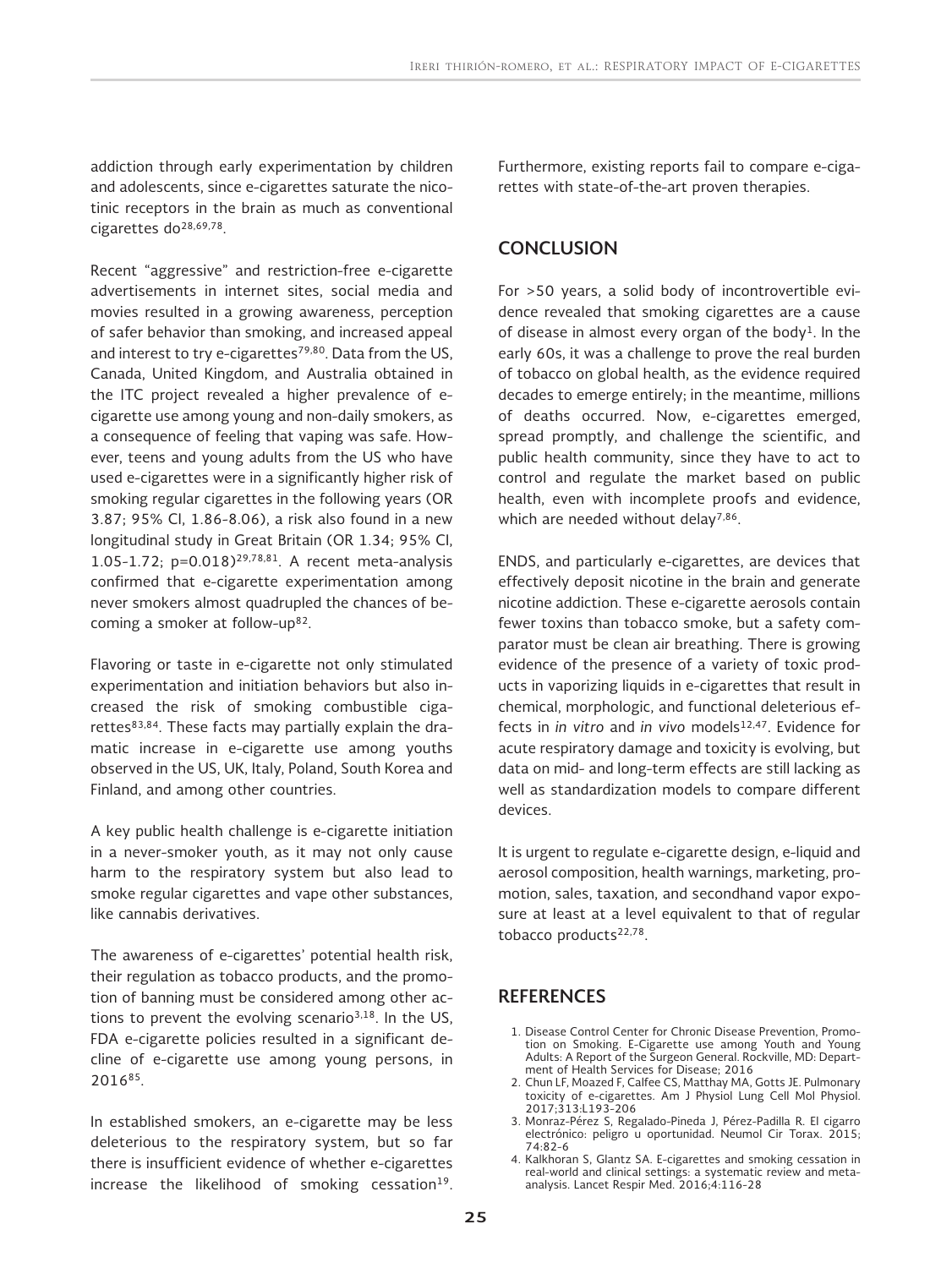- 5. Barbara D. A high-tech Approach to Getting a Nicotine Fix. The Electronic Cigarette-a Gadget that looks like the Real Thing and Delivers Nicotine Without Smoke-is Established in China, and Companies are Taking aim at the U.S. market. Los Angeles Times; 2009
- 6. Herrington JS, Myers C. Electronic cigarette solutions and resul-tant aerosol profiles. J Chromatogr A. 2015;1418:192-9
- 7. Breland A, Soule E, Lopez A, et al. Electronic cigarettes: what are
- they and what do they do? Ann N Y Acad Sci. 2017;1394:5-30 8. Williams M, Villarreal A, Bozhilov K, Lin S, Talbot P. Metal and silicate particles including nanoparticles are present in electronic cigarette cartomizer fluid and aerosol. PLoS One. 2013; 8:e57987
- 9. Czogala J, Goniewicz ML, Fidelus B, et al. Secondhand exposure to vapors from electronic cigarettes. Nicotine Tob Res. 2014; 16:655-62
- 10. Flouris AD, Chorti MS, Poulianiti KP, et al. Acute impact of active and passive electronic cigarette smoking on serum cotinine and lung function. Inhal Toxicol. 2013;25:91-101
- 11. Zhang Y, Sumner W, Chen DR. *In vitro* particle size distributions in electronic and conventional cigarette aerosols suggest comparable deposition patterns. Nicotine Tob Res. 2013;15:501-8
- 12. Reidel B, Radicioni G, Clapp PW, et al. E-cigarette use causes a unique innate immune response in the lung, involving increased neutrophilic activation and altered mucin secretion. Am J Respir
- Crit Care Med. 2018;197:492-501 13. Cai H, Wang C. Graphical review: the redox dark side of e-cigarettes; exposure to oxidants and public health concerns. Redox Biol. 2017;13:402-6
- 14. Callahan-Lyon P. Electronic cigarettes: human health effects. Tob Control. 2014;23 Suppl 2:ii36-40
- 15. Dinakar C, O'Connor GT. The health effects of electronic cigarettes. N Engl J Med. 2016;375:1372-81
- 16. Schraufnagel DE, Blasi F, Drummond MB, et al. Electronic cigarettes. A position statement of the forum of international respiratory societies. Am J Respir Crit Care Med. 2014;190:611-8
- 17. Amato MS, Boyle RG, Levy D. How to define e-cigarette prevalence? Finding clues in the use frequency distribution. Tob Control. 2016;25:e24-9
- 18. Stratton K, Kwan LY, Eaton DL. Committee on the Review of the Health Effects of Electronic Nicotine Delivery Systems, Board on Population Health and Public Health Practice, Health and Medicine Division, National Academies of Sciences, Engineering, and Medicine. Public Health Consequences of E-Cigarettes. Washington, D.C. National Academies Press; 2018
- 19. Biener L, Hargraves JL. A longitudinal study of electronic cigarette use among a population-based sample of adult smokers: association with smoking cessation and motivation to quit. Nicotine Tob Res. 2015;17:127-33
- 20. Gravely S, Fong GT, Cummings KM, et al. Awareness, trial, and current use of electronic cigarettes in 10 countries: findings from the ITC project. Int J Environ Res Public Health. 2014; 11:11691-704
- 21. Conference of the Parties to the WHO Framework Convention on Tobacco Control. Electronic nicotine delivery systems. FCTC/ COP/6/10 Rev.1; 2014
- 22. Thrasher JF, Abad-Vivero EN, Barrientos-Gutíerrez I, et al. Prevalence and correlates of E-cigarette perceptions and trial among early adolescents in Mexico. J Adolesc Health. 2016;58:358-65
- 23. Lozano P, Barrientos-Gutierrez I, Arillo-Santillan E, et al. A longitudinal study of electronic cigarette use and onset of conventional cigarette smoking and marijuana use among Mexican adolescents. Drug Alcohol Depend. 2017;180:427-30
- 24. Vardavas CI, Filippidis FT, Agaku IT. Determinants and prevalence of e-cigarette use throughout the European Union: a secondary analysis of 26/566 youth and adults from 27 countries. Tob Control. 2015;24:442-8
- 25. Levy DT, Yuan Z, Li Y. The prevalence and characteristics of E-cigarette users in the U.S. Int J Environ Res Public Health. 2017;14:10
- 26. Secretaría de Salud. ENCODAT Encuesta Nacional de Consumo de Drogas, Alcohol y Tabaco 2016-2017 Reporte de Tabaco; 2017
- 27. Instituto Nacional de Salud Pública. Consumo de Nicotina en Alumnos de Secundaria, 2016. Tabaco y cine en América Latina. México: Instituto Nacional de Salud Pública; 2016
- 28. Instituto Nacional de Salud Pública. Consumo de Substancias en Alumnos de Secundaria, 2015-2016. Tabaco y cine en América Latina. México: INSP; 2016
- 29. East K, Hitchman SC, Bakolis I, et al. The association between smoking and electronic cigarette use in a cohort of young peo-ple. J Adolesc Health. 2018;62:539-47
- 30. Park SH, Duncan DT, Shahawy OE, et al. Characteristics of adults who switched from cigarette smoking to E-cigarettes. Am J Prev Med. 2017;53:652-60
- 31. David K. The Deeming Rule: Vape Shops. Division of Enforcement and Manufacturing Office of Compliance and Enforcement, CTP, FDA; 2016
- 32. World Health Organization. WHO Framework Convention on Tobacco Control. Geneva: World Health Organization; 2003
- 33. World Health Organization. The Tobacco Industry Documents What they are, What They Tell us, and How to Search Them. A Practical Manual. Geneva, Switzerland: World Health Organization; 2004
- 34. U.S Department of Health and Human Services Food and Drug Administration Center for Tobacco Products. Guidance for Industry and FDA Staff. Use of Light, Mild, Low, or Similar Descriptors in the Label, Labeling, or Advertising of Tobacco Products. U.S Department of Health and Human Services Food and Drug Administration Center for Tobacco Products; 2010
- 35. Nutt DJ, Phillips LD, Balfour D, et al. Estimating the harms of nicotine-containing products using the MCDA approach. Eur Ad-dict Res. 2014;20:218-25
- 36. Hajek P, Etter JF, Benowitz N, Eissenberg T, McRobbie H. Electronic cigarettes: review of use, content, safety, effects on smokers and potential for harm and benefit. Addiction. 2014; 109:1801-10
- 37. Farsalinos KE, Polosa R. Safety evaluation and risk assessment of electronic cigarettes as tobacco cigarette substitutes: a systematic review. Ther Adv Drug Saf. 2014;5:67-86
- 38. Polosa R. E-cigarettes: public health England's evidence based confusion? Lancet. 2015;386:1237-8
- 39. McNeill A, Brose LS, Calder R, Hitchman SC. E-cigarettes: An Evidence Update. London: A Report Commissioned by Public Health England; 2015
- 40. Goniewicz ML, Knysak J, Gawron M, et al. Levels of selected carcinogens and toxicants in vapour from electronic cigarettes. Tob Control. 2014;23:133-9
- 41. Goniewicz ML, Kuma T, Gawron M, Knysak J, Kosmider L. Nicotine levels in electronic cigarettes. Nicotine Tob Res. 2013; 15:158-66
- 42. Hess CA, Olmedo P, Navas-Acien A, et al. E-cigarettes as a source of toxic and potentially carcinogenic metals. Environ Res. 2017;152:221-5
- 43. Vansickel AR, Weaver MF, Eissenberg T. Clinical laboratory as-sessment of the abuse liability of an electronic cigarette. Addiction. 2012;107:1493-500
- 44. Farsalinos KE, Spyrou A, Tsimopoulou K, et al. Nicotine absorption from electronic cigarette use: comparison between first and new-generation devices. Sci Rep. 2014;4:4133
- 45. Lerner CA, Sundar IK, Yao H, et al. Vapors produced by electronic cigarettes and e-juices with flavorings induce toxicity, oxidative stress, and inflammatory response in lung epithelial cells and in mouse lung. PLoS One. 2015;10:e0116732
- 46. Higham A, Bostock D, Booth G, Dungwa JV, Singh D. The effect of electronic cigarette and tobacco smoke exposure on COPD bronchial epithelial cell inflammatory responses. Int J Chron Obstruct Pulmon Dis. 2018;13:989-1000
- 47. Hom S, Chen L, Wang T, et al. Platelet activation, adhesion, inflammation, and aggregation potential are altered in the presence of electronic cigarette extracts of variable nicotine concentrations. Platelets. 2016;27:694-702
- 48. Leigh NJ, Lawton RI, Hershberger PA, Goniewicz ML. Flavourings significantly affect inhalation toxicity of aerosol generated from electronic nicotine delivery systems (ENDS). Tob Control. 2016; 25:ii81-7
- 49. Scheffler S, Dieken H, Krischenowski O, et al. Evaluation of Ecigarette liquid vapor and mainstream cigarette smoke after direct exposure of primary human bronchial epithelial cells. Int J Environ Res Public Health. 2015;12:3915-25
- 50. Schweitzer KS, Chen SX, Law S, et al. Endothelial disruptive proinflammatory effects of nicotine and e-cigarette vapor exposures. Am J Physiol Lung Cell Mol Physiol. 2015;309:L175-87 51. Sussan TE, Gajghate S, Thimmulappa RK, et al. Exposure to
- electronic cigarettes impairs pulmonary anti-bacterial and anti-viral defenses in a mouse model. PLoS One. 2015; 10:e0116861
- 52. Miyashita L, Suri R, Dearing E, et al. E-cigarette vapour enhances pneumococcal adherence to airway epithelial cells. Eur Respir J. 2018;51:1-10.
- 53. Garcia-Arcos I, Geraghty P, Baumlin N, et al. Chronic electronic cigarette exposure in mice induces features of COPD in a nicotine-dependent manner. Thorax. 2016;71:1119-29